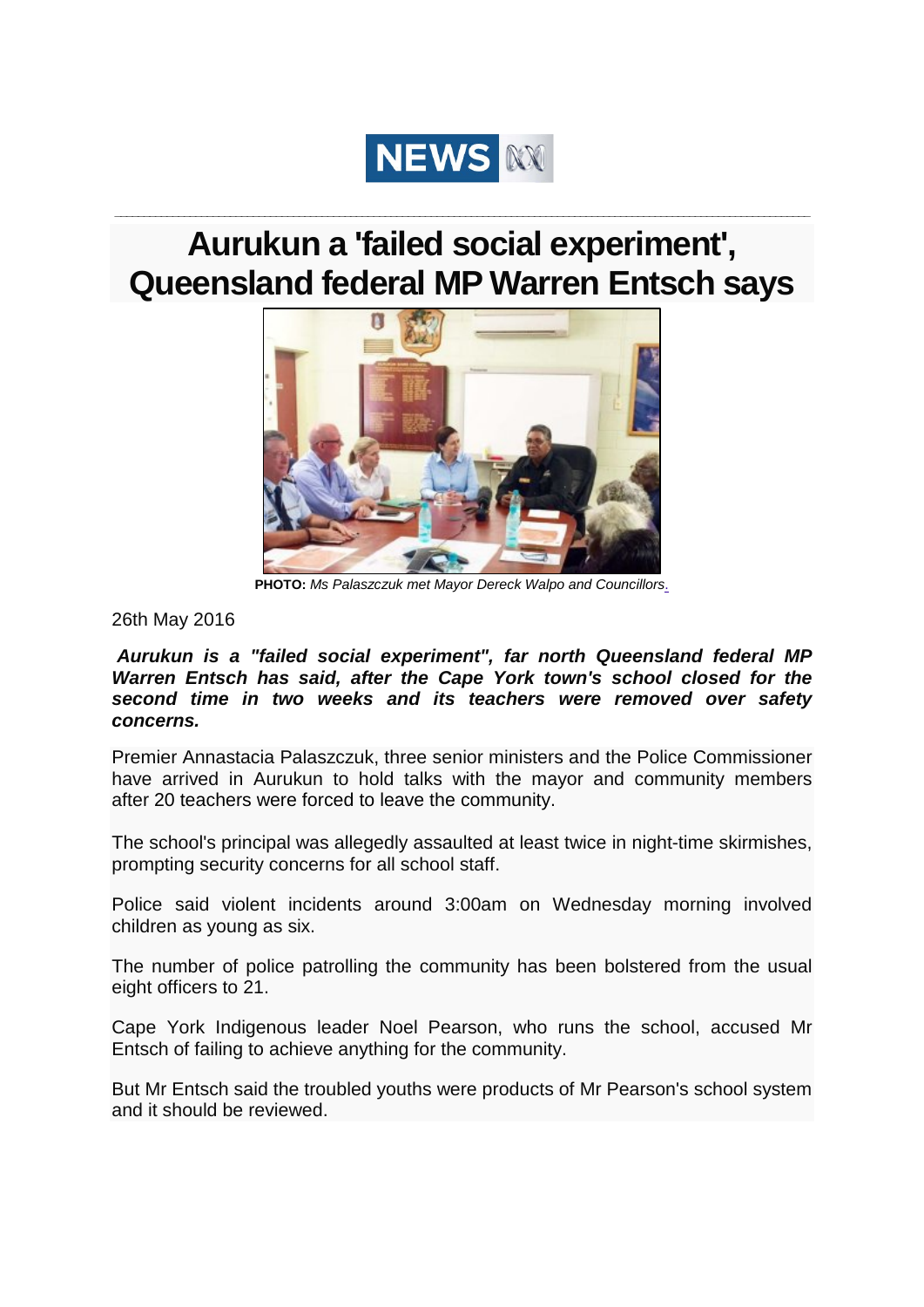"I find it amazing people like Noel [Pearson] are quick to walk away from this and blame the State Government, blame the Federal Government, blame the police for this," he said.

"We need to have a look at the effectiveness of the programs and the impact that those programs have had on the community, and I think that's where we need to start.

"For the hundreds of millions that we have spent in there I think we're getting poor value for money.

"What we've got to do is do a review on the programs, the system of education there, personally I think we need to go back to the previous system."

Mr Pearson said on Thursday the recent trouble in Aurukun was not the only issue for teachers.He told ABC radio living and working conditions for teachers could be compared to war-torn Afghanistan.

"There is a terrible insecurity in relation to the premises that teachers live in," he said.

"It's disgusting to go out to remote areas — the hardest gigs in education — this is the Afghanistan of teaching, it is that hard.

"The least they can expect is good accommodation that is quite safe and we haven't guaranteed that."

## **Curfew being considered**

Meanwhile, the Queensland Teachers Union (QTU) said imposing a curfew in Aurukun was one of the options being considered to prevent night-time violence.

QTU spokesman Kevin Bates said Aurukun mayor Dereck Walpo wanted to discuss the possibility of a curfew.

Mr Bates said a curfew might help the community prevent a repeat of the violence, but it might be hard to enforce.

"This community has a whole suite of options open to it and that's one that's certainly worth considering," he said.

Cr Walpo said he had a list of issues he wanted to talk to Ms Palaszczuk about, including plans for the students' education while the school was closed.

"We had a good stakeholder's meeting here with all our service providers that are in the community and we've put some dot points together, but I can't indulge with that at this time until we've engaged with the Premier and the ministers and see what they think of our positive dot points," he said.

On Thursday, the Queensland Government also announced it wanted the bauxite mine to be developed in Aurukun to create jobs and other economic opportunities.